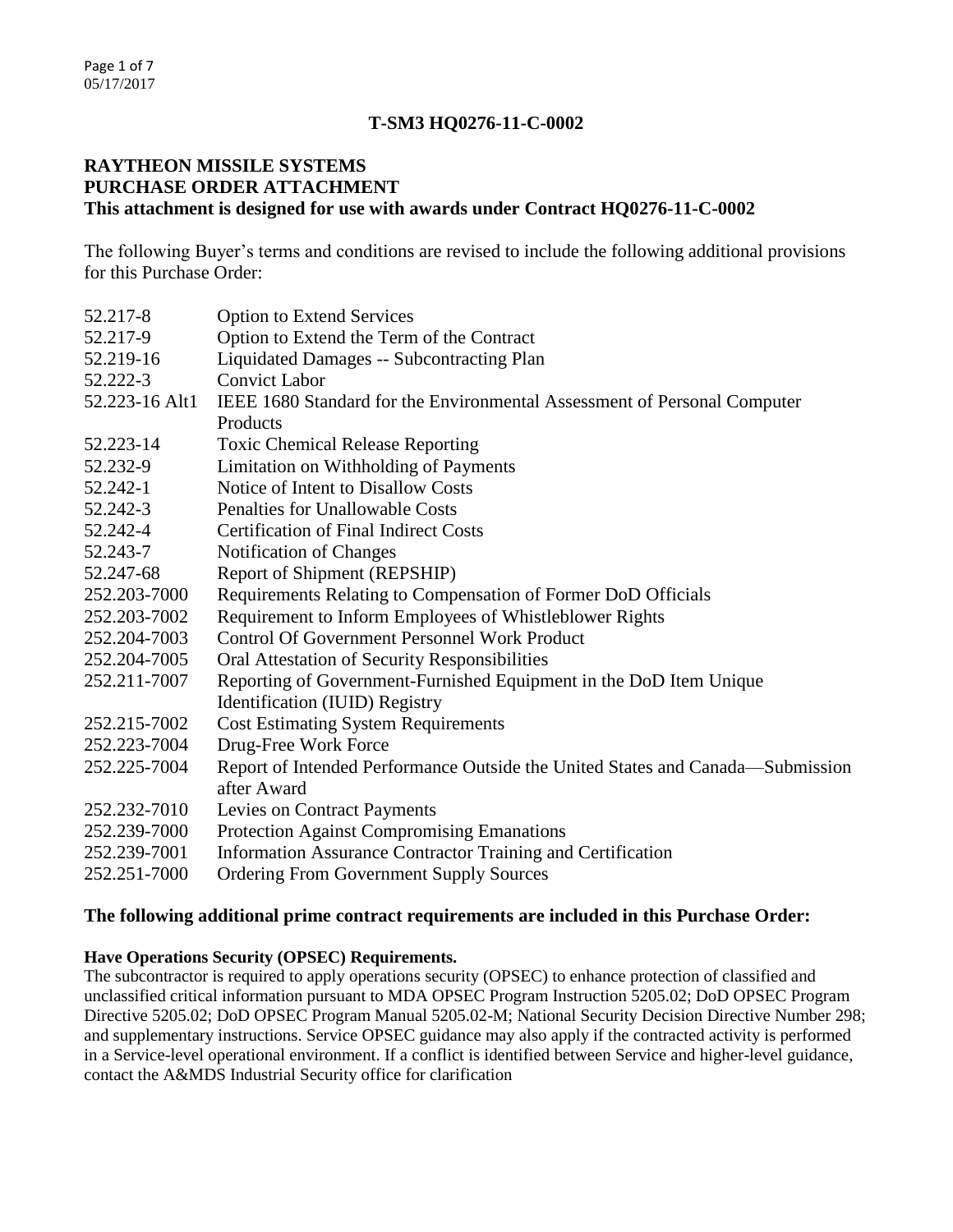Page 2 of 7 05/17/2017

### **Restrict access to subcontractor's Unclassified Information System.**

a) The Subcontractor shall safeguard and protect Covered Defense Information (CDI) provided by or generated for the Government (other than public information) that transits or resides on any non-Government information technology system IAW the procedures in DoDI 8582.01, "Security of Unclassified DoD Information on Non-DoD Information Systems," June 6, 2012, Enclosure 3. Information shall be protected from unauthorized access, disclosure, incident or compromise by extending the safeguarding requirements and procedures in DFARS clause 252.204-7012, Safeguarding of Covered Defense Information and Cyber Incident Reporting. The NIST 800-171 security controls specified in 252.204-7012 was extended to include Controlled Unclassified Information (CUI) and Controlled Technical Data information which resides on, or transits through the subcontractor's (all tiers of subcontracting) unclassified information technology systems.

b) The subcontractor shall ensure that all persons accessing CDI, which includes FOUO, meet the qualifications for an Automated Data Processing/Information Technology (ADP/IT)-III Position requirement).

c) The "CONTROLLED DEFENSE INFORMATION SUPPLEMENT" provides additional guidance for the handling, marking, transmission, reproduction, safeguarding, and disposition of FOUO/CUI.

d) MDA reserves the right to conduct compliance inspections of subcontractor unclassified information systems and other repositories for the protection of CDI.

#### **Markings.**

Subcontractor shall ensure all material generated under this contract is marked IAW DoD 5220.22-M, National Industrial Security Program Operating Manual, dated 28 February 2006, Incorporating Change 1, dated 28 March 2013. DoDM 5200.01 Vol. 2 DoD Information Security Program, DoD Instruction 5230.24, "Distribution Statements on Technical Documents," and DoD Directive 5230.25, "Withholding of Unclassified Technical Data from Public Disclosure.

#### **Public Disclosure.**

1. Proposed public disclosure of unclassified information relating to work under this contract shall be coordinated through the Prime Contractor's Raytheon Subcontract Manager to the MDA COR/TM/CLIN COTR for submission to MDA Public Affairs for public release processing. ONLY information that has been favorably reviewed and authorized by MDA/Public Affairs in writing may be disclosed. Information developed after initial approval for public release must be submitted for re-review and processing.

2. Contemplated visits by public media representatives in reference to this contract shall receive prior approval from the MDA COR/TM/CLIN COTR and from MDA/Public Affairs by submitting requests through the Prime Contractor's Subcontract Manager.

3. Critical technology subject to the provisions of DoD Instruction 5230.24, "Distribution Statements on Technical Documents," and DoD Directive 5230.25, "Withholding of Unclassified Technical Data from Public Disclosure," shall be reviewed in accordance with established directives.

4. A request from a foreign government, or representative thereof, including foreign contractors, for classified and/or unclassified information in reference to this contract shall be forwarded to the Prime Contractor's Subcontract Manager for review and appropriate action.

### **CONTROLLED DEFENSE INFORMATION SUPPLEMENT**

All subcontractors shall flow all of these requirements through all levels of their supply chain where applicable. 1) Definitions.

a) Automated Information System (AIS). An assembly of computer hardware, software, and firmware configured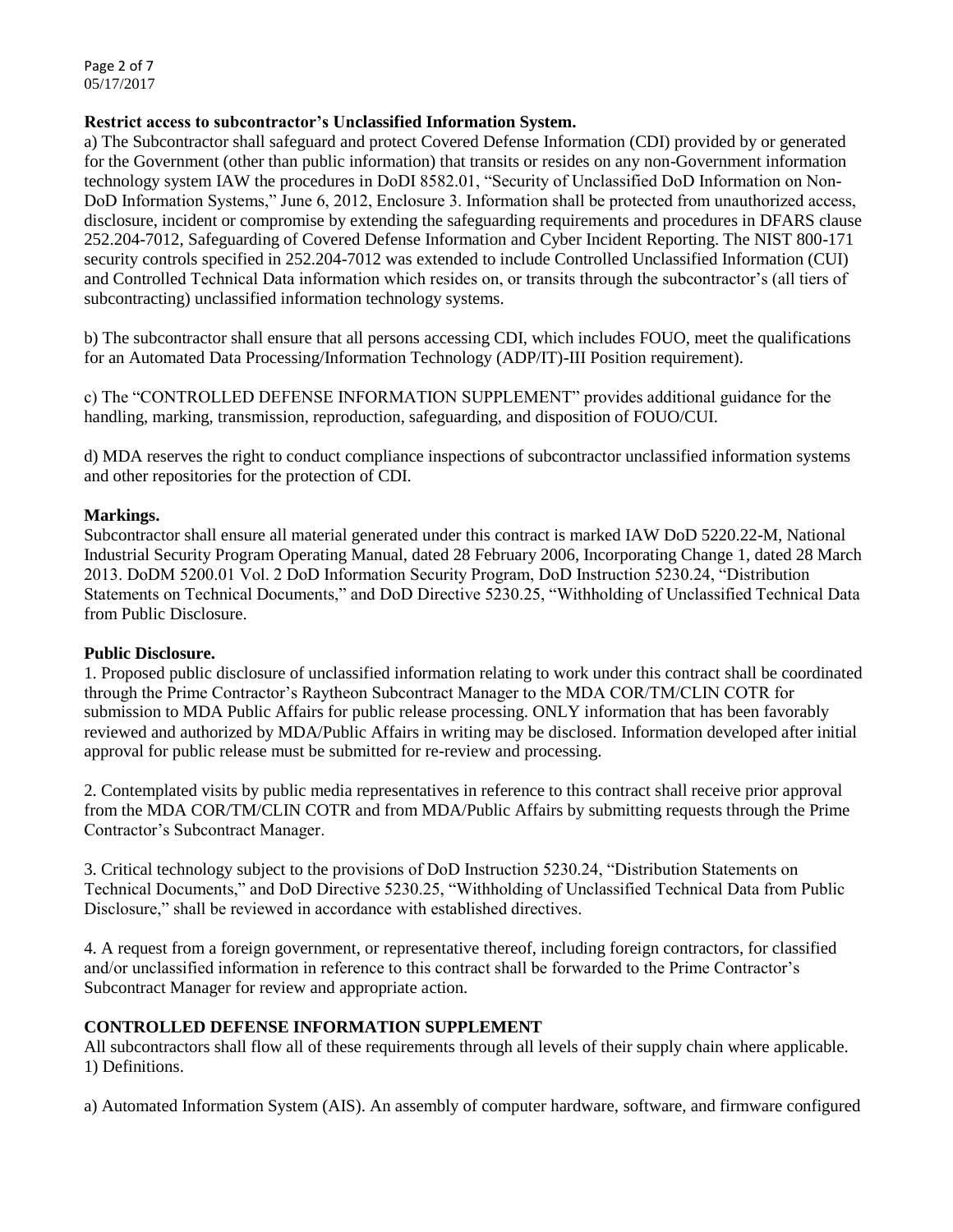Page 3 of 7 05/17/2017

to automate functions of calculating, computing, sequencing, storing, retrieving, displaying, communicating, or otherwise manipulating data, information, or textual material.

b) Covered defense information (CDI). Unclassified controlled technical information or other information, as described in the Controlled Unclassified Information (CUI) Registry at http://www.archives.gov/cui/registry/category-list.html, that requires safeguarding or dissemination controls pursuant to and consistent with law, regulations, and Government wide policies, and is—

i) Marked or otherwise identified in the contract, task order, or delivery order and provided to the contractor by or on behalf of DoD in support of the performance of the contract; or

ii) Collected, developed, received, transmitted, used, or stored by or on behalf of the contractor in support of the performance of the contract.

iii) Controlled Unclassified Information (CUI). Unclassified information which requires access and distribution limitations prior to appropriate coordination and an official determination by cognizant authority approving clearance of the information for release to one or more foreign governments or international organizations, or for official public release. Per DoD Manual 5200.01, Volume 4 it includes the following types of information: "For Official Use Only" (FOUO) and information contained in technical documents (i.e., Controlled Technical Data) as discussed in DoD 5230.24, 5230.25, International Traffic in Arms Regulation (ITAR), and the Export Administration Regulations (EAR).

(1) For Official Use Only (FOUO). FOUO is a dissemination control applied by the DoD to unclassified information that may be withheld from public disclosure under one or more of the nine exemptions of the Freedom of Information Act (FOIA) (See DOD 5400.7-R). FOUO is not a form of classification to protect U.S. national security interests.

iv) Controlled technical information (CTI). Technical information with military or space application that is subject to controls on the access, use, reproduction, modification, performance, display, release, disclosure, or dissemination. Controlled technical information would meet the criteria, if disseminated, for distribution statements B through F using the criteria set forth in DoD Instruction 5230.24, Distribution Statements on Technical Documents. The term does not include information that is lawfully publicly available without restrictions.

(1) Technical Information. Technical data or computer software, as those terms are defined in Defense Federal Acquisition Regulation Supplement clause 252.227-7013, "Rights in Technical Data - Noncommercial Items" (48 CFR 252.227-7013). Examples of technical information include research and engineering data, engineering drawings, and associated lists, specifications, standards, process sheets, manuals, technical reports, technical orders, catalog-item identifications, data sets, studies and analyses and related information, and computer software executable code and source code.

c) Contractor. In the context of this document means both Prime and Subcontractors throughout the supply chain.

d) Dual Citizenship. A dual citizen is a citizen of two nations. For the purposes of this document, an individual must have taken an action to obtain or retain dual citizenship. Citizenship gained as a result of birth to non-U.S. parents or by birth in a foreign country to U.S. parents thus entitling the individual to become a citizen of another nation does not meet the criteria of this document unless the individual has taken action to claim and to retain such citizenship.

e) National of the United States. Title 8, U.S.C. Section 1101(a)(22), defines a National of the U.S. as: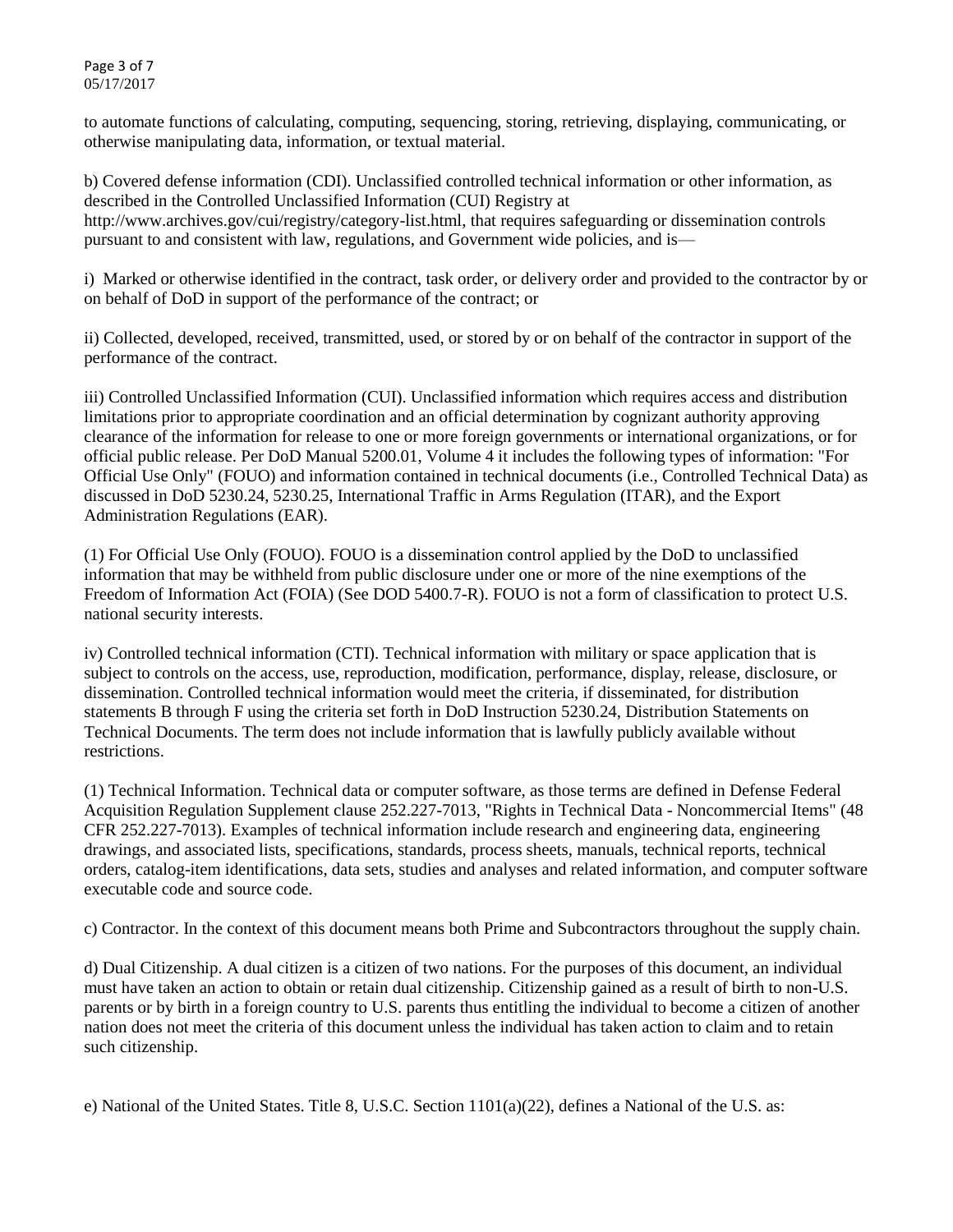i) A citizen of the United States, or,

ii) A person who, but not a citizen of the U.S., owes permanent allegiance to the U.S.

(1) NOTE: 8 U.S.C. Section 1401, paragraphs (a) through (g), lists categories of persons born in and outside the U.S. or its possessions that may qualify as Nationals and Citizens of the U.S. This subsection should be consulted when doubt exists as to whether or not a person can qualify as a National of the U.S.

f) Personal Information. Information about an individual that is intimate or private to the individual, as distinguished from information related to the individual's official functions or public life.

g) U.S. Person. Any form of business enterprise or entity organized, chartered, or incorporated under the laws of the United States or its possessions and trust territories and any person who is a citizen or national (see National of the United States) of the United States, or permanent resident of the United States under the Immigration and Nationality Act.

h) Privacy Act. The Privacy Act of 1974, as amended, 5 U.S.C. Section 552a.

i) Supply chain risk: The risk that an adversary may sabotage, maliciously introduce unwanted function, or otherwise subvert the design, integrity, manufacturing, production, distribution, installation, operation, or maintenance of a national security system (as that term is defined at 44 U.S.C. 3542(b)) so as to surveil, deny, disrupt, or otherwise degrade the function, use, or operation of such system. (DFAR 252.239-7017)

j) Supply Chain Risk Management: The management of supply chain risk whether presented by the supplier, the supplied product and its subcomponents, or the supply chain (e.g., packaging, handling, storage, and transport) (DTM-09-016). The management of risk to the integrity, trustworthiness, and, authenticity of products and services within the supply chain. It addresses the activities of foreign intelligence entities and any other adversarial attempts aimed at compromising the supply chain, which may include the introduction of counterfeit or malicious items into the supply chain. (ICD 731)

k) Logic Bearing Devices (LBD): Microelectronic devices that have the capability to store and process executable code, hash values, or encryption/decryption algorithms.

2. Required Security Requirements Flow Down.

a. In accordance with the prime contract Security Classification Specification (DD Form 254) Reference Item 10.j (For Official Use Only Information), 11.l (Restrict Access to Contractor's Unclassified Automated Information (AIS) and 12 (Public Release), specific requirements for protecting unclassified program information are required to be imposed on all subcontracts. Operational Security (11.j) may be imposed based on subcontractor. The remainder to this supplement discusses these requirements in detail.

3. General.

a. The FOIA requires U.S. Government offices to disclose to any requestor information resident in U.S. Government files unless the information falls under one of nine exemption categories. FOUO/CUI and other information may fall in this category. Mark such information as "For Official Use Only."

b. FOUO/CUI in the hands of subcontractors may not be released to the public by the contractor unless documented written approval has been provided by MDA Public Affairs with concurrence by the COR/TM/CLIN COTR via submission of the request to Raytheon.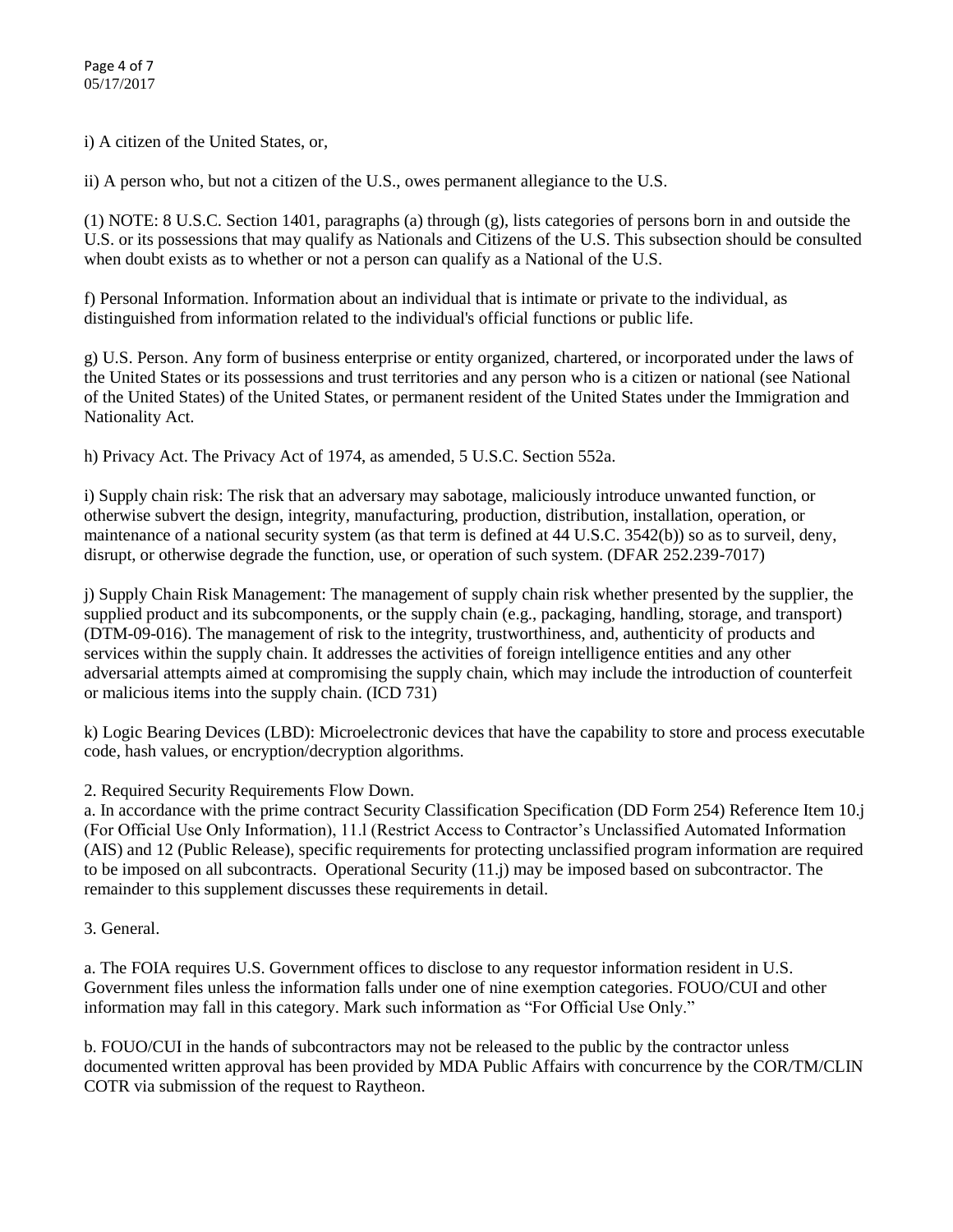Page 5 of 7 05/17/2017

4. Access.

a. Access to FOUO/CUI must be limited to U.S. Persons that have a current U.S. security clearance (minimum interim SECRET clearance); or have been the subject of a favorably completed National Agency Check with Inquiries (NACI) or a more stringent personnel security investigation. Access approval by MDA/Special Security is pending completion of a favorable NACI or Contractor equivalent. The subcontractor shall submit requests for access for persons maintaining dual citizenship for MDA approval via Raytheon. The subcontractor shall only provide access to FOUO/CUI data once MDA approval is provided via Raytheon.

i. Contractor Equivalent: Contractor equivalent includes various background checks such as those performed by employers during hiring process. Minimum checks shall include Citizenship, Personal Identification (Social Security Number), Criminal, and Credit. Contractors shall submit a request for approval on company letter head to MDA/Special Security via the Prime Contractor. (Please forward prior MDA/Special Security approvals to the Prime Contractor.)

ii. Contractor personnel with dual citizenship that have an active U.S. security clearance (interim Secret or higher) can have access to FOUO/CUI material.

iii. Contractor personnel with dual citizenship that do not have an active U.S. security clearance (interim Secret or higher), the following actions will be completed prior to authorizing access to FOUO/CUI material:

1. The dual citizen shall surrender the foreign passport to the security office

2. The Contractor Company shall provide a signed letter to the dual citizen informing them that if they request their passport be returned to them, or they obtain a new foreign passport, they will be immediately removed from the MDA program. The dual citizen shall acknowledge by signing and dating the letter.

3. The MDA Program Manager and MDA/Special Security shall be notified and will provide written approval.

4. Non-Sensitive Positions (ADP/IT-III positions). Non-sensitive positions associated with FOUO/CUI are found at Contractor facilities processing such information on their (Contractor's) unclassified computer systems. Personnel nominated to occupy ADP/IT-III designated positions (applies to any individual that may have access to FOUO/CUI on the Contractor's computer system) must have at least a National Agency Check with Inquiries (NACI) or Contractor equivalent (company hiring practices reviewed and approved by MDA/Special Security). When "Contractor equivalent" option is NOT authorized and there is no record of a valid investigation, the Contractor shall contact MDA/Special Security at mdasso@mda.mil, and provide the requested information. MDA/Special Security will assist the Contractor complete the SF85, Position of Trust Questionnaire, and fingerprints.

5. Identification Markings. In accordance with DoD 5200.01 Volume 4; within the Department of Defense CUI shall be marked as FOR OFFICIAL USE ONLY or with a DISTRIBUTION STATEMENT, to include the appropriate WARNING for ITAR or the EAR.

a. An unclassified document that qualifies for FOUO marking, when marked, shall be marked "For Official Use Only" at the top and bottom of the page on the outside of the front cover (if any), on the first page, on each page containing FOUO information, on the back page and on the outside of the back cover (if any), centered at the bottom of the page. For convenience, all pages, even those that do not contain FOUO information, may be marked "For Official Use Only" in documents generated by an automated system.

b. Individual pages within a classified document that contain both FOUO and classified information shall be marked at the top and bottom with the highest security classification of information appearing on the page. Individual pages containing FOUO information but no classified information shall be marked "For Official Use Only" at the top and bottom of the page (unless all pages are being marked with the highest overall security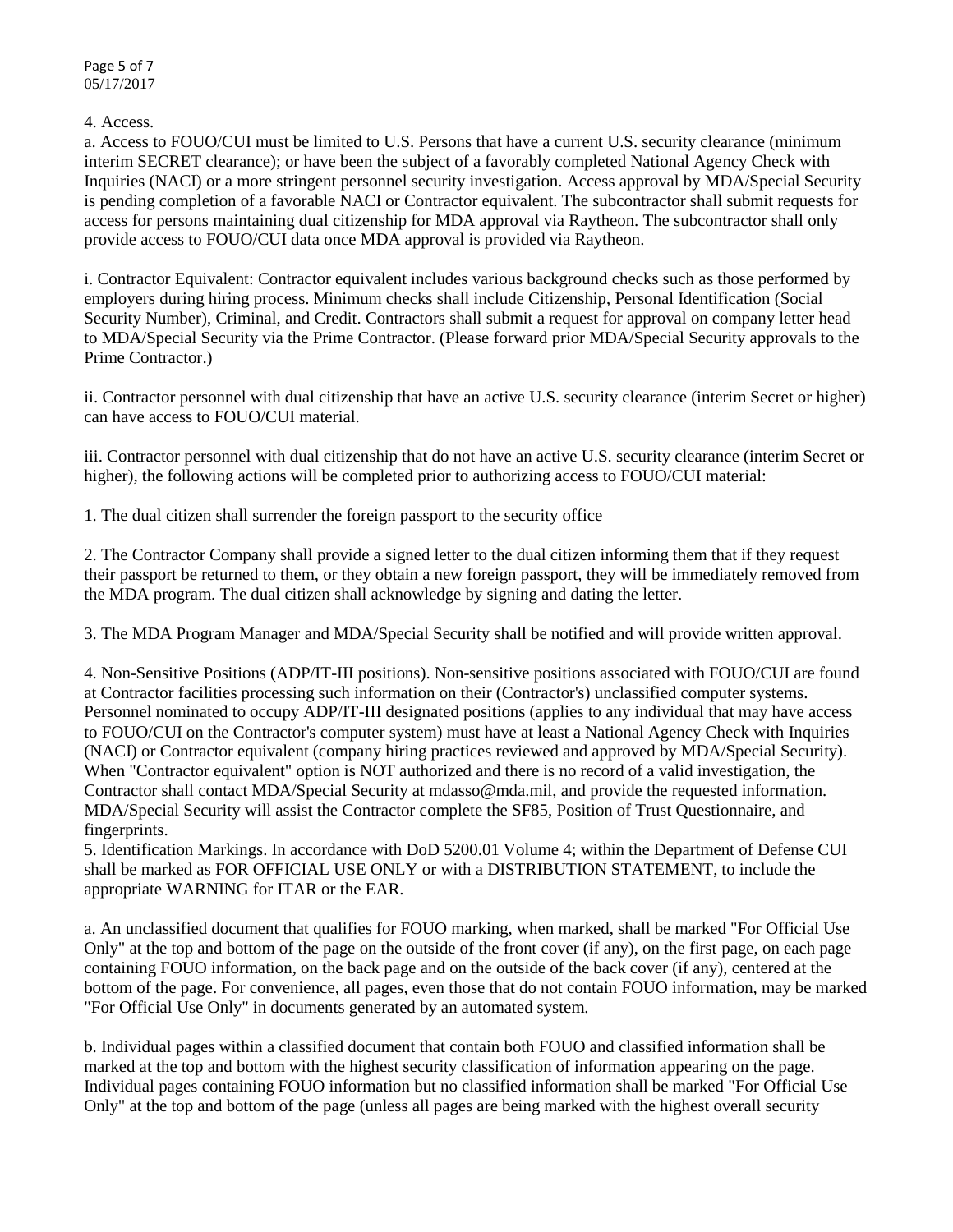Page 6 of 7 05/17/2017

classification level).

c. Subjects, titles, and each section, part, paragraph, or similar portion of an FOUO document shall be marked to show that they contain information requiring protection. Use the parenthetical notation "(FOUO)" (or optionally "(U//FOUO)") to identify information as FOUO for this purpose. Place this notation immediately before the text.

d. All declassified MDA information is "unclassified official government information" and requires official MDA Security and Policy Review prior to official public release.

e. E-mails and other electronic files shall be marked in the same fashion as described for documents above, to the maximum extent possible.

6. Handling. Storage of FOUO/CUI outside of Contractor facilities (i.e. residence, telework facility, hotel, etc.) shall be in a locked room, drawer, filing cabinet, briefcase, or other storage device. Continuous storage of FOUO/CUI outside of a Contractor facility shall not exceed 30 days unless government approval is granted.

7. Transmission/Dissemination/Reproduction.

a. Subject to compliance with official distribution statements, FOUO markings (e.g., Export Control, Proprietary Data) and/or Non-Disclosure Agreements which may apply to individual items in question; authorized Contractors, consultants and grantees may transmit/disseminate FOUO/CUI information to each other, other DoD Contractors and DoD officials who have a legitimate need to know in connection with any DoD authorized contract, solicitation, program or activity. The government Procuring Contracting Officer (PCO) will confirm with the Contracting Officer's Representative or Task Order Monitor "legitimate need to know" when required. The MDA/Chief Information Officer has determined that encryption of external data transmissions of FOUO/CUI are now practical. The MDA/Chief Information Officer has stated that Public Key Infrastructure (PKI) and Public Key (PK) enabling technologies are available and cost effective. The following general guidelines apply:

b. In accordance with DoD Manual 5200.01, Volume 4, "Controlled Unclassified Information (CUI)," Enclosure 3, external electronic data transmissions of CUI/FOUO shall be only over secure communications means approved for transmission of such information. Encryption of e-mail to satisfy this requirement shall be in accordance with MDA Directive 8190.01, Electronic Collaboration with Commercial, Educational, and Industrial Partners, May 12, 2009, being accomplished by use of DoD approved Public Key Infrastructure Certification or by the company's participation in the "Federal Bridge.".

c. The MDA/Chief Information Officer (CIO), PKI Common Access Card (CAC) point of Contact is, Ms. Ingrid Weecks (719-721-7040). The A&MDS Industrial Security office, PKI Common Access Card (CAC) point of Contact is, Ms. Heather McDowell (520) 794-0305.

d. Failure of the Contractor to encrypt FOUO/CUI introduces significant risks to the BMDS mission. It is essential for the Contractor to understand that mitigation options that are available. The Contractor must understand that failure to encrypt FOUO/CUI carries with it certain risks to the mission. These risks can be mitigated with the thoughtful application of processes, procedures, and technology. Some of the available mitigation tools include:

i. Approved DOD PKI/CAC hardware token certificates or DOD trusted software certificates for encrypting data in transport

ii. Industry best practice of Virtual Private Network (VPN) Internet Protocol Security (IPSEC) for intraorganization transport

iii. Industry best practice of Secure Sockets Layer Portal Web Services for document sharing and storage iv. Approved DOD standard solutions for encrypting data at rest

v. Approved DOD E-Collaboration services via MDA Portal or Defense Information Systems Agency (DISA)